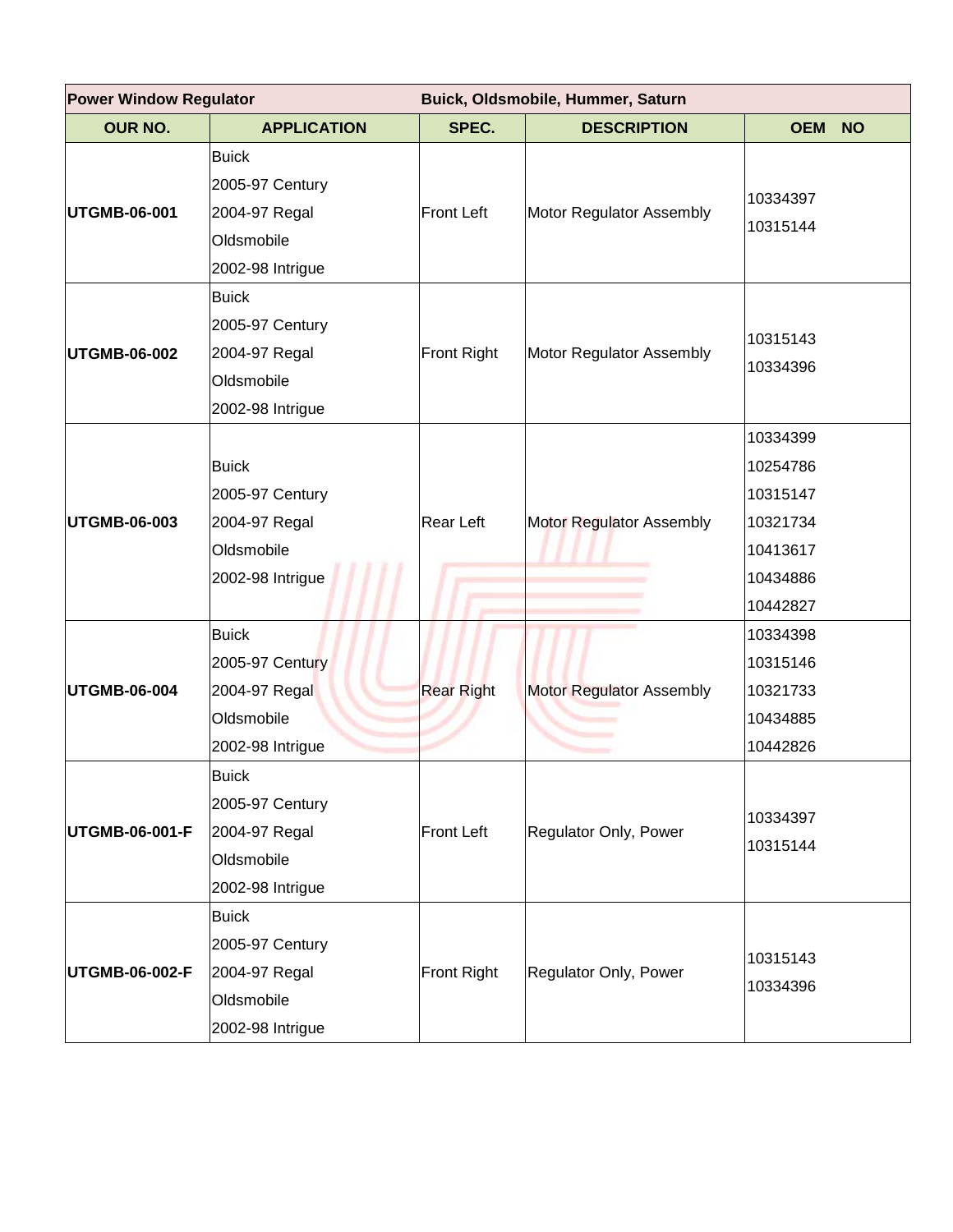| <b>Power Window Regulator</b> |                                                                                    | Buick, Oldsmobile, Hummer, Saturn |                                 |                                              |  |
|-------------------------------|------------------------------------------------------------------------------------|-----------------------------------|---------------------------------|----------------------------------------------|--|
| <b>OUR NO.</b>                | <b>APPLICATION</b>                                                                 | SPEC.                             | <b>DESCRIPTION</b>              | <b>OEM</b><br><b>NO</b>                      |  |
| UTGMB-06-003-F                | <b>Buick</b><br>2005-97 Century<br>2004-97 Regal<br>Oldsmobile<br>2002-98 Intrigue | Rear Left                         | Regulator Only, Power           | 10334399                                     |  |
| UTGMB-06-004-F                | <b>Buick</b><br>2005-97 Century<br>2004-97 Regal<br>Oldsmobile<br>2002-98 Intrigue | <b>Rear Right</b>                 | Regulator Only, Power           | 10334398                                     |  |
| UTGMB-06-005                  | <b>Buick</b><br>2005-00 Le Sabre Sdn                                               | <b>Front Left</b>                 | Motor Regulator Assembly        | 15231241<br>25769928<br>25713422<br>25750513 |  |
| <b>UTGMB-06-006</b>           | <b>Buick</b><br>2005-00 Le Sabre Sdn                                               | <b>Front Right</b>                | <b>Motor Regulator Assembly</b> | 15231240<br>25713421<br>25769927             |  |
| <b>UTGMB-06-007</b>           | <b>Buick</b><br>2005-00 Le Sabre Sdn                                               | <b>Rear Left</b>                  | <b>Motor Regulator Assembly</b> | 15231245<br>25715116<br>25750519             |  |
| <b>UTGMB-06-008</b>           | <b>Buick</b><br>2005-00 Le Sabre Sdn                                               | <b>Rear Right</b>                 | Motor Regulator Assembly        | 15231244<br>25715115<br>25750518             |  |
| UTGMB-06-005-F                | <b>Buick</b><br>2005-00 Le Sabre Sdn                                               | <b>Front Left</b>                 | Regulator Only, Power           | 15231241<br>25769928<br>25713422<br>25750513 |  |
| UTGMB-06-006-F                | <b>Buick</b><br>2005-00 Le Sabre Sdn                                               | Front Right                       | Regulator Only, Power           | 15231240<br>25713421<br>25769927             |  |
| UTGMB-06-007-F                | <b>Buick</b><br>2005-00 Le Sabre Sdn                                               | Rear Left                         | Regulator Only, Power           | 15231245<br>25715116<br>25750519             |  |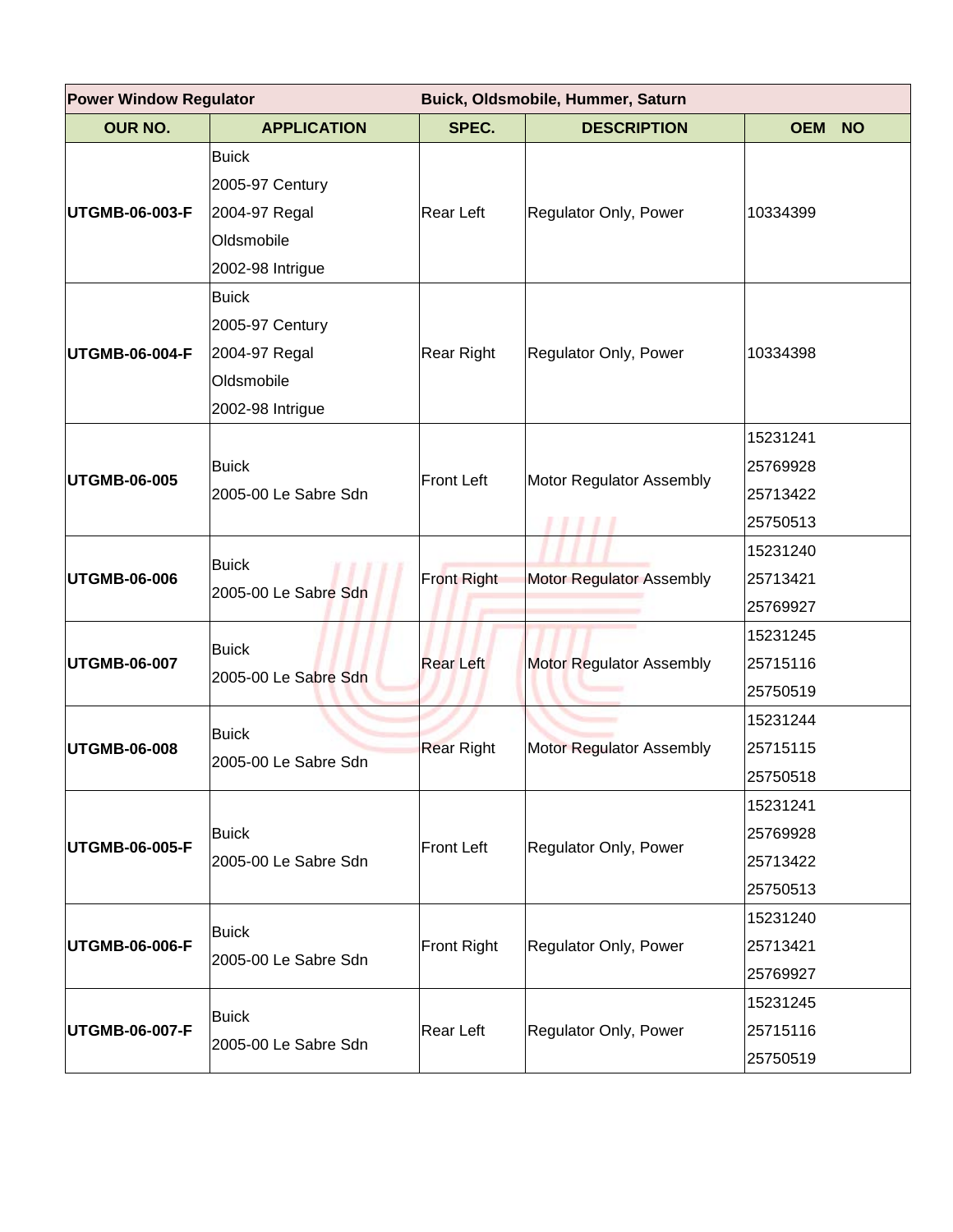| <b>Power Window Regulator</b> |                           | Buick, Oldsmobile, Hummer, Saturn |                              |                         |  |
|-------------------------------|---------------------------|-----------------------------------|------------------------------|-------------------------|--|
| <b>OUR NO.</b>                | <b>APPLICATION</b>        | SPEC.                             | <b>DESCRIPTION</b>           | <b>OEM</b><br><b>NO</b> |  |
| UTGMB-06-008-F                |                           | Rear Right                        | Regulator Only, Power        | 15231244                |  |
|                               | Buick2005-00 Le Sabre Sdn |                                   |                              | 25715115                |  |
|                               |                           |                                   |                              | 25750518                |  |
| UTGMB-06-009                  | <b>Buick</b>              | <b>Front Left</b>                 | Motor Regulator Assembly     | 15292120                |  |
|                               | 2011-06 Lucerne           |                                   |                              | 15929732                |  |
|                               | <b>Buick</b>              |                                   |                              | 15292119                |  |
| UTGMB-06-010                  | 2011-06 Lucerne           | Front Right                       | Motor Regulator Assembly     | 15929731                |  |
| UTGMB-06-009-F                | <b>Buick</b>              | <b>Front Left</b>                 |                              |                         |  |
|                               | 2011-06 Lucerne           |                                   | Regulator Only, Power        | 15292120                |  |
|                               | <b>Buick</b>              |                                   |                              |                         |  |
| UTGMB-06-010-F                | 2011-06 Lucerne           | <b>Front Right</b>                | Regulator Only, Power        | 15292119                |  |
|                               | <b>Buick</b>              |                                   |                              | 20910053 - Reg.         |  |
| UTGMB-06-013                  | 2011-06 Lucerne           | <b>Rear Left</b>                  | Motor Regulator Assembly     | 15929734                |  |
|                               |                           |                                   |                              | 15929735 - Mtr.         |  |
|                               |                           | <b>Rear Right</b>                 |                              | 20910054 - Reg.         |  |
| <b>UTGMB-06-014</b>           | <b>Buick</b>              |                                   | Motor Regulator Assembly     | 15784840                |  |
|                               | 2011-06 Lucerne           |                                   |                              | 15929733                |  |
|                               |                           |                                   |                              | 15929736 - Mtr.         |  |
| UTGMB-06-013-F                | <b>Buick</b>              | <b>Rear Left</b>                  | <b>Regulator Only, Power</b> | 15929734                |  |
|                               | 2011-06 Lucerne           |                                   |                              |                         |  |
|                               | <b>Buick</b>              | <b>Rear Right</b>                 | <b>Regulator Only, Power</b> | 20910054                |  |
| UTGMB-06-014-F                | 2011-06 Lucerne           |                                   |                              | 15784840                |  |
|                               |                           |                                   |                              | 15929733                |  |
|                               | <b>Buick</b>              | <b>Front Left</b>                 | Motor Regulator Assembly     | 10376806                |  |
| <b>UTGMB-06-011</b>           | 2007-02 Rendezvous        |                                   |                              | 10346468                |  |
|                               | Pontiac                   |                                   |                              | 10354282                |  |
|                               | 2005-01 Aztek             |                                   |                              | 15911246                |  |
|                               | <b>Buick</b>              |                                   |                              | 10376805                |  |
| <b>UTGMB-06-012</b>           | 2007-02 Rendezvous        | <b>Front Right</b>                | Motor Regulator Assembly     | 10322522                |  |
|                               | Pontiac                   |                                   |                              | 15911245                |  |
|                               | 2005-01 Aztek             |                                   |                              |                         |  |
| UTGMB-06-011-F                | <b>Buick</b>              |                                   | Regulator Only, Power        | 10376806                |  |
|                               | 2007-02 Rendezvous        | <b>Front Left</b>                 |                              | 10346468                |  |
|                               | Pontiac                   |                                   |                              | 10354282                |  |
|                               | 2005-01 Aztek             |                                   |                              | 15911246                |  |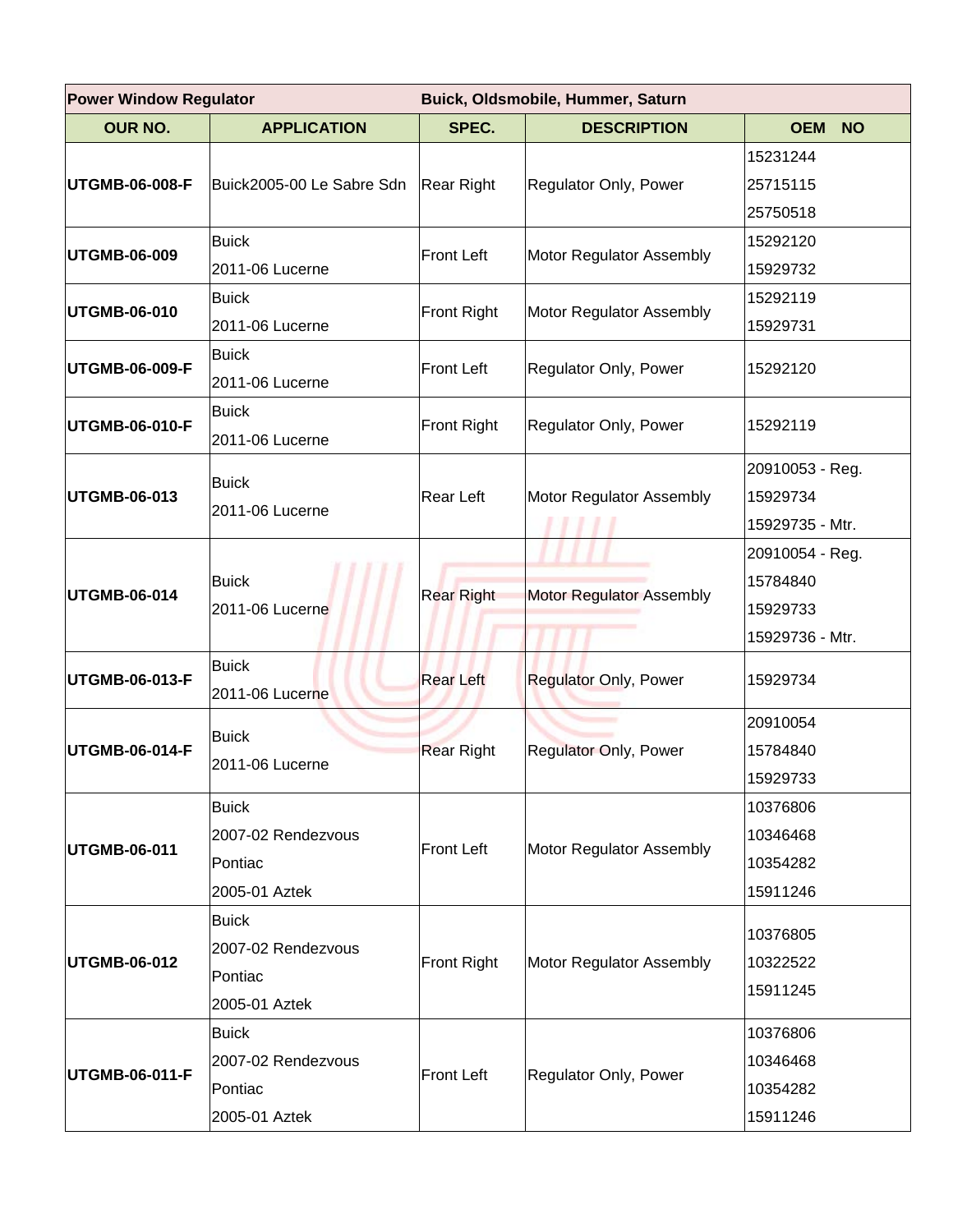| <b>Power Window Regulator</b> |                                                                | Buick, Oldsmobile, Hummer, Saturn |                              |                                  |  |
|-------------------------------|----------------------------------------------------------------|-----------------------------------|------------------------------|----------------------------------|--|
| <b>OUR NO.</b>                | <b>APPLICATION</b>                                             | SPEC.                             | <b>DESCRIPTION</b>           | <b>OEM</b><br><b>NO</b>          |  |
| UTGMB-06-012-F                | <b>Buick</b><br>2007-02 Rendezvous<br>Pontiac<br>2005-01 Aztek | Front Right                       | Regulator Only, Power        | 10376805<br>10322522<br>15911245 |  |
| <b>UTGMO-06-001</b>           | Oldsmobile<br>2003-01 Aurora                                   | <b>Front Left</b>                 | Motor Regulator Assembly     | 25750511                         |  |
| <b>UTGMO-06-002</b>           | Oldsmobile<br>2003-01 Aurora                                   | <b>Front Right</b>                | Motor Regulator Assembly     | 25750510                         |  |
| UTGMO-06-001-F                | Oldsmobile<br>2003-01 Aurora                                   | Front Right                       | Regulator Only, Power        | 25750511                         |  |
| <b>UTGMO-06-002-F</b>         | Oldsmobile<br>2003-01 Aurora                                   | <b>Front Right</b>                | Motor Regulator Assembly     | 25750510                         |  |
| UTGMO-06-003                  | Hummer<br>2010-06 H3                                           | Rear Left                         | Motor Regulator Assembly     | 15165646<br>25861143<br>25964205 |  |
| <b>UTGMO-06-004</b>           | Hummer<br>2010-06 H3                                           | <b>Rear Right</b>                 | Motor Regulator Assembly     | 25964206<br>15165647<br>25861144 |  |
| UTGMO-06-003-F                | Hummer<br>2010-06<br>H <sub>3</sub>                            | <b>Rear Left</b>                  | <b>Regulator Only, Power</b> | 15165646<br>25861143             |  |
| UTGMO-06-004-F                | Hummer<br>2010-06 H3                                           | <b>Rear Right</b>                 | Regulator Only, Power        | 25964206<br>15165647<br>25861144 |  |
| <b>UTGMO-06-007</b>           | Hummer<br>2009-03 H2                                           | <b>Front Left</b>                 | Motor Regulator Assembly     | 10390764                         |  |
| <b>UTGMO-06-008</b>           | Hummer<br>2009-03 H2                                           | Front Right                       | Motor Regulator Assembly     | 15184005<br>10390765             |  |
| UTGMO-06-005                  | Hummer<br>2009-03 H2                                           | Rear Left                         | Motor Regulator Assembly     | 15771355                         |  |
| <b>UTGMO-06-006</b>           | Hummer2009-03<br>H <sub>2</sub>                                | <b>Rear Right</b>                 | Motor Regulator Assembly     | 15771354                         |  |
| <b>UTGMS-06-001</b>           | Saturn<br>2007-02 VUE<br>Chevrolet 2007 Captiva Sport          | <b>Front Left</b>                 | Motor Regulator Assembly     | 15142954                         |  |